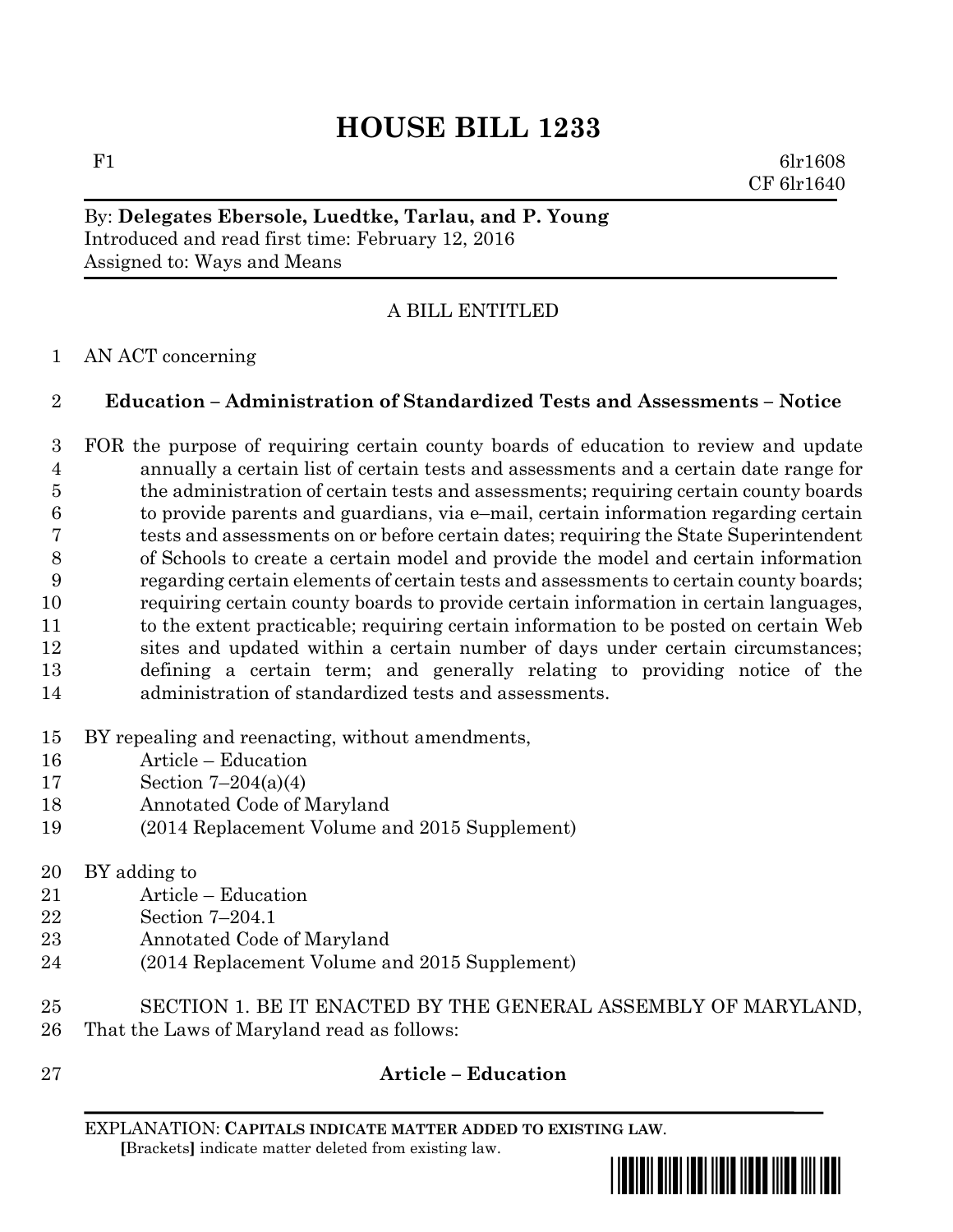|                                    | $\sqrt{2}$              |     | <b>HOUSE BILL 1233</b>                                                                                                                                                                                        |
|------------------------------------|-------------------------|-----|---------------------------------------------------------------------------------------------------------------------------------------------------------------------------------------------------------------|
|                                    |                         |     |                                                                                                                                                                                                               |
| $\mathbf{1}$                       | $7 - 204.$              |     |                                                                                                                                                                                                               |
| $\overline{2}$                     | (a)                     | (4) | "Standardized test" means a measuring instrument that:                                                                                                                                                        |
| 3<br>$\overline{4}$                |                         |     | (i)<br>Is designed to measure important common outcomes of<br>representative courses of study;                                                                                                                |
| $\overline{5}$<br>$\boldsymbol{6}$ | prescribed in a manual; |     | Is administered according to specific detailed directions<br>(ii)                                                                                                                                             |
| 7                                  |                         |     | Is scored by an objective procedure;<br>(iii)                                                                                                                                                                 |
| $8\,$<br>9                         |                         |     | (iv)<br>Provides norms for comparison of individual scores with<br>representative group scores; and                                                                                                           |
| 10                                 |                         |     | Provides information needed for judging the value of the test.<br>(v)                                                                                                                                         |
| 11                                 | $7 - 204.1.$            |     |                                                                                                                                                                                                               |
| 12<br>13                           | (A)                     | (1) | IN THIS SECTION, "STANDARDIZED TEST" HAS THE MEANING<br>STATED IN $\S$ 7-204(A) OF THIS SUBTITLE.                                                                                                             |
| 14<br>15                           |                         | (2) | "STANDARDIZED TEST" DOES NOT INCLUDE A QUIZ, TEST, OR<br>PERFORMANCE-BASED ASSESSMENT DEVELOPED BY A TEACHER.                                                                                                 |
| 16                                 | (B)                     |     | EACH COUNTY BOARD SHALL REVIEW AND UPDATE ANNUALLY:                                                                                                                                                           |
| 17<br>18<br>19                     |                         | (1) | A LIST OF STANDARDIZED TESTS AND ANY OTHER MANDATED<br>ASSESSMENTS REQUIRED TO BE ADMINISTERED BY A LOCAL SCHOOL SYSTEM BY<br><b>GRADE AND CONTENT AREA; AND</b>                                              |
| 20<br>21                           | ASSESSMENTS.            | (2) | THE DATE RANGE FOR THE ADMINISTRATION OF THE TESTS AND                                                                                                                                                        |
| 22<br>23<br>24                     | (C)                     |     | ON OR BEFORE THE FIRST DAY OF AN ACADEMIC QUARTER DURING<br>WHICH A TEST OR ASSESSMENT WILL BE ADMINISTERED, A COUNTY BOARD SHALL<br>PROVIDE TO PARENTS AND GUARDIANS, VIA E-MAIL, INFORMATION THAT INCLUDES: |
| 25                                 |                         | (1) | THE SUBJECT AREA OF THE TEST OR ASSESSMENT;                                                                                                                                                                   |
| 26<br>27                           | ASSESSMENT;             | (2) | THE DATE RANGE FOR THE ADMINISTRATION OF THE TEST OR                                                                                                                                                          |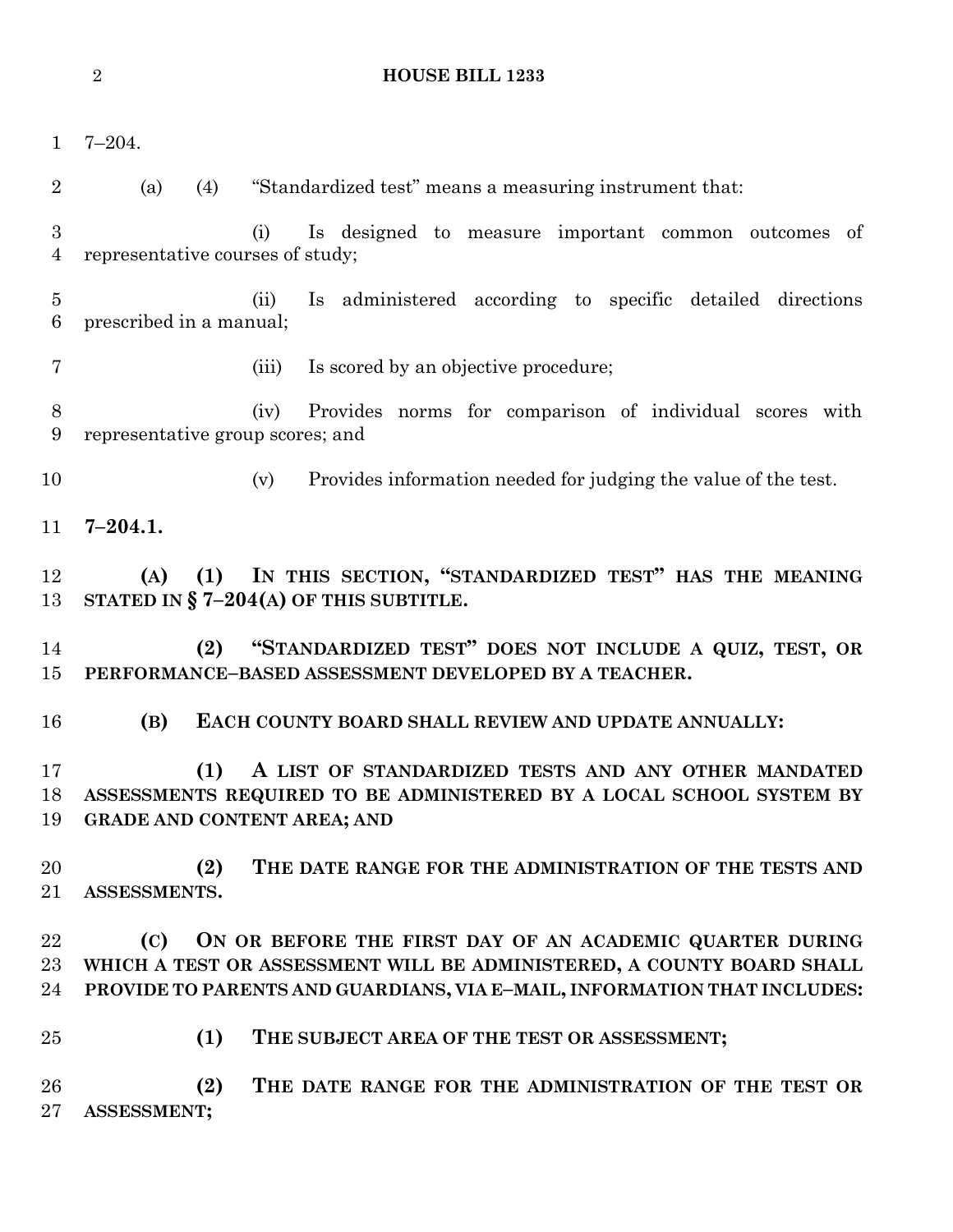#### **HOUSE BILL 1233** 3

| $\mathbf{1}$<br>$\overline{2}$ | (3)<br>ANY ACCOMMODATION OR ACCESSIBILITY OPTIONS AVAILABLE<br>TO STUDENTS FOR THE TEST OR ASSESSMENT;                                                  |
|--------------------------------|---------------------------------------------------------------------------------------------------------------------------------------------------------|
| 3<br>$\overline{4}$            | TO THE EXTENT PRACTICABLE, THE MANNER IN WHICH THE<br>(4)<br>RESULTS MAY BE USED, INCLUDING WHETHER RESULTS MAY BE USED FOR:                            |
| $\overline{5}$                 | (I)<br>PLACEMENT IN GIFTED AND TALENTED PROGRAMS;                                                                                                       |
| 6                              | (II)<br>PLACEMENT IN OTHER PROGRAMS OR INTERVENTIONS;                                                                                                   |
| 7                              | <b>GRADE PROMOTION;</b><br>(III)                                                                                                                        |
| 8                              | <b>GRADUATION; OR</b><br>(IV)                                                                                                                           |
| 9<br>10                        | (V)<br>ANY OTHER COUNTY- OR SCHOOL-LEVEL DECISION THAT<br>AFFECTS STUDENTS;                                                                             |
| 11<br>12                       | (5)<br>INFORMATION ON HOW AND WHEN THE STUDENT AND THE<br>PARENT OR GUARDIAN MAY ACCESS THE RESULTS; AND                                                |
| 13<br>14                       | WHETHER THE TEST OR ASSESSMENT IS A LOCAL, STATE, OR<br>(6)<br>FEDERALLY MANDATED TEST OR ASSESSMENT.                                                   |
| 15                             | THE STATE SUPERINTENDENT SHALL:<br>(D)                                                                                                                  |
| 16<br>17                       | (1)<br>CREATE A MODEL BY WHICH THE REQUIREMENTS OF SUBSECTION<br>(C) OF THIS SECTION MAY BE MET; AND                                                    |
| 18                             | (2)<br>PROVIDE TO EACH COUNTY BOARD:                                                                                                                    |
| 19<br>20                       | (I)<br>THE MODEL DEVELOPED UNDER ITEM (1) OF THIS<br><b>SUBSECTION; AND</b>                                                                             |
| 21<br>22<br>$23\,$             | (II)<br>INFORMATION REGARDING THE VALIDITY, RELIABILITY,<br>OBJECTIVITY, AND COST ASSOCIATED WITH ADMINISTERING §§ 7-203 AND 7-204 OF<br>THIS SUBTITLE. |
|                                |                                                                                                                                                         |

 **(E) TO THE EXTENT PRACTICABLE, EACH COUNTY BOARD SHALL PROVIDE THE INFORMATION REQUIRED TO BE PROVIDED UNDER SUBSECTION (C) OF THIS SECTION IN THE NATIVE LANGUAGE OF THE PARENTS OR GUARDIANS OF THE STUDENTS ENROLLED IN THE LOCAL SCHOOL SYSTEM.**